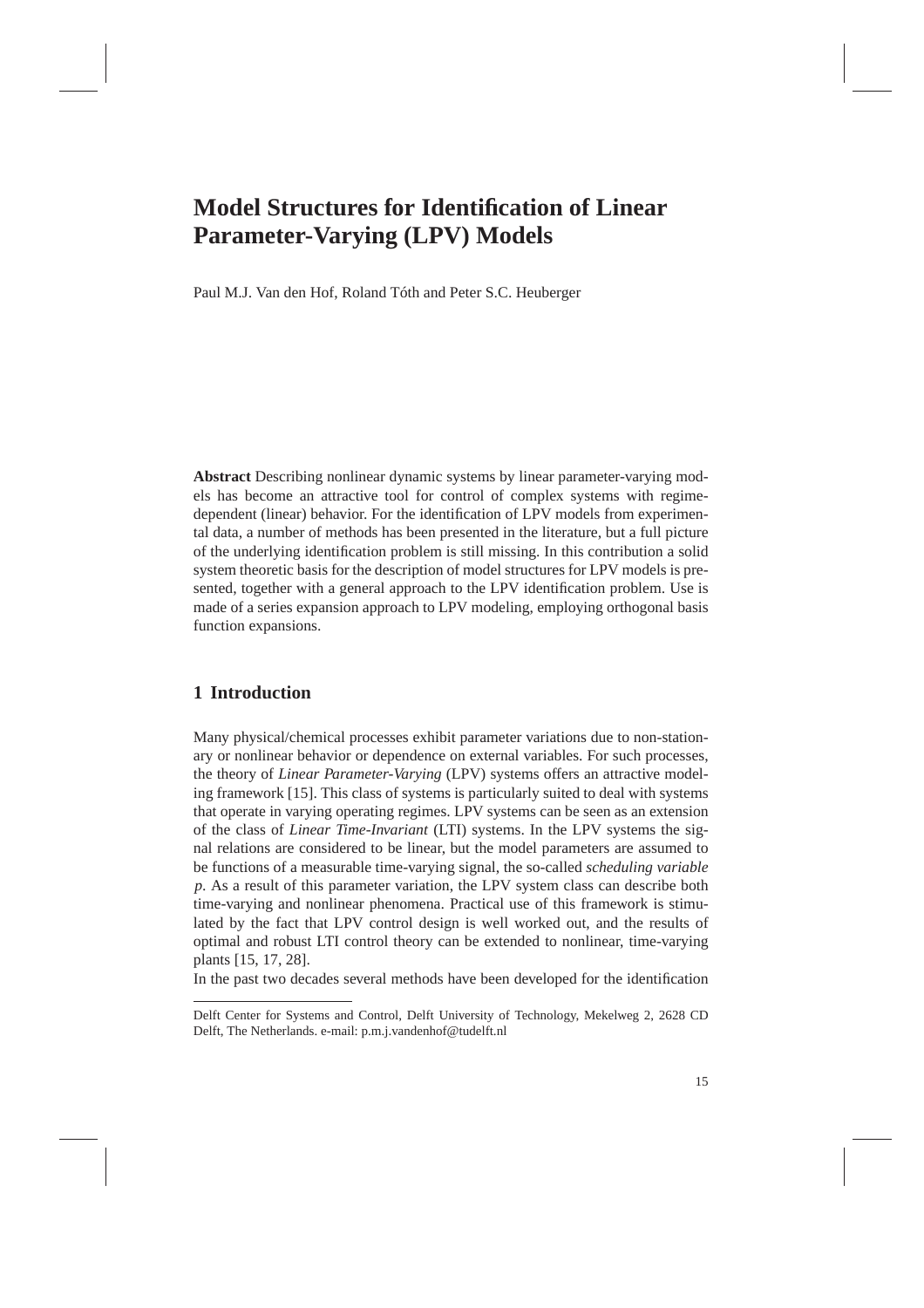of discrete-time LPV models from measured data [4, 18, 16, 3, 26, 25]. Most of these approaches exploit the fact that an LPV system can be viewed as a collection of "local" models joined together by scheduling dependent weighting functions [15, 22].

The identification approaches that are presented in the literature so far all take the starting point of a fixed model structure and identification method, usually chosen as a direct extension of the situation of LTI systems. A general theory for identification of LPV models is still missing. To a large extent this is due to the fact that a structured framework for the description of this model class is lacking. This is also true for such well-defined notions as model transformations, equivalence classes and canonical forms. As a result the model structures, commonly used in LPV identification methods, are generally not well defined or are limiting the representation capabilities of the resulting models considerably. In this paper the behavioral framework, originally developed for LTI systems [13], is used and extended to the LPV system class, to overcome the indicated limitations. On the basis of a solid systemtheoretic definition of LPV systems, several LPV model structures are presented herein and the consequences of their use in identification are discussed. Particular attention will be given to a series-expansions approach in terms of orthonormal basis functions. The question whether the scheduling signal has a static or dynamic effect on the system coefficients is an important issue and is discussed in detail.

In this paper, we will restrict our attention to single input - single output (SISO) systems, but all the results can be applied to the MIMO case in a straightforward way.

### **2 Concepts and Notation**

A conceptual view of an LPV system is depicted in Figure 1, emphasizing the fact that the system coefficients  $\theta(k)$  – that are used to determine output  $y(k)$  – are dependent on an external signal  $p(k)$ , while for a fixed  $\theta_k = c$  the system *S* is linear time-invariant. At every time instant  $k$ , this linear dynamics is updated on the basis of the mapping  $p \rightarrow \theta$ .

LPV systems can be written in different representations, among which one is the LPV state-space description,

**Fig. 1** LPV system representation, where for a fixed value of *k*,  $S(\theta(k))$  describes an LTI system. The coefficient  $\theta$  is a function of the scheduling variable *p*.

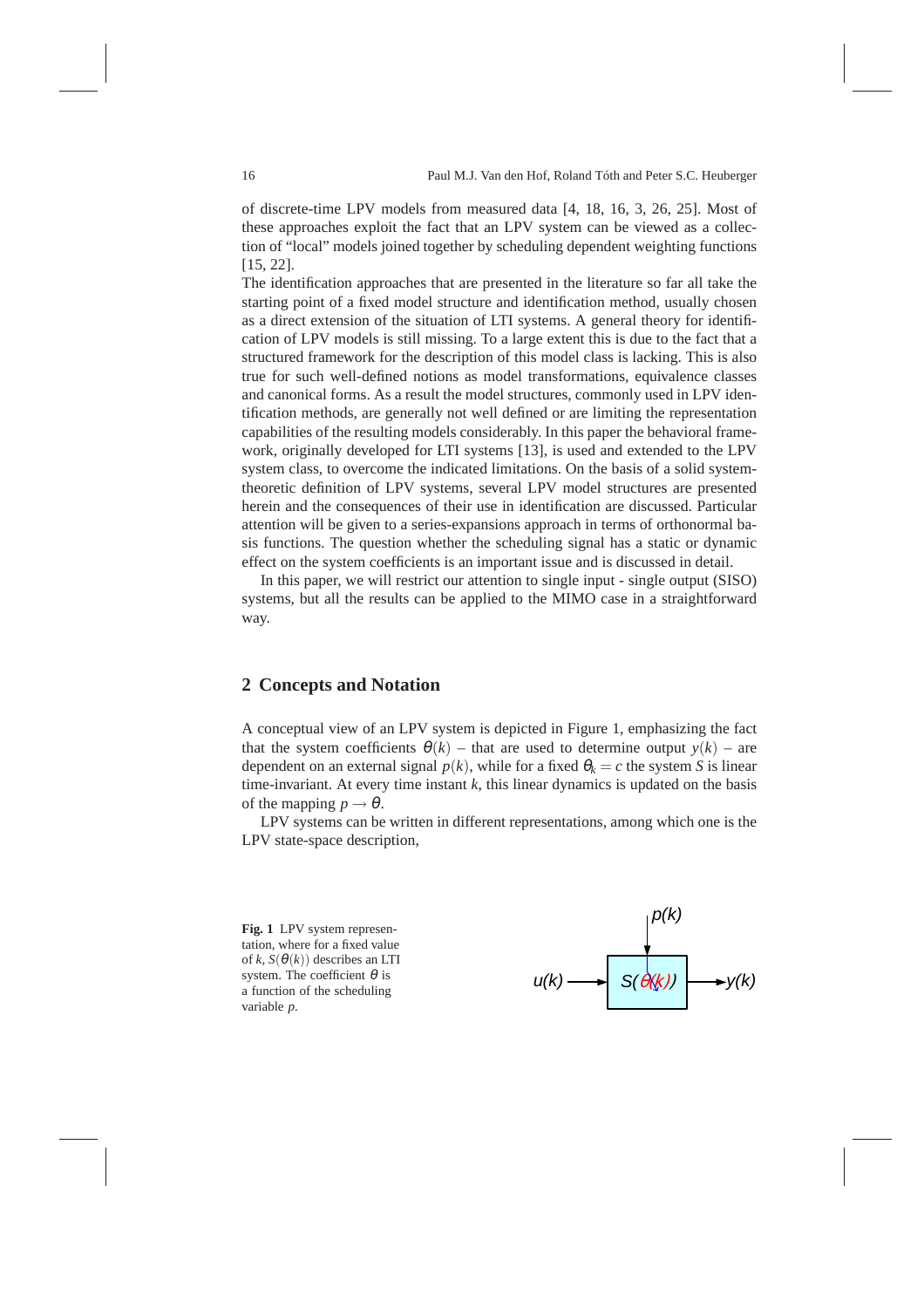$$
x(k+1) = A(p(k))x(k) + B(p(k))u(k)
$$
 (1a)

$$
y(k) = C(p(k))x(k) + D(p(k))u(k)
$$
 (1b)

and the LPV IO model representation

$$
y(k) = -\sum_{i=1}^{n_a} a_i(p(k))y(k-i) + \sum_{j=0}^{n_b} b_j(p(k))u(k-j).
$$
 (2)

Here, *y* and *u* are the output and the input of the system, respectively, *x* is the state vector, and the real-valued system coefficients  $(A, B, C, D)$  and  $(a_i, b_j)_{i=1...n_a; j=0...n_b}$ are dependent on a scheduling function  $p : \mathbb{Z} \to \mathbb{P}$ , where  $\mathbb{P} \subset \mathbb{R}^{n_p}$ . It is assumed that *p* is either measurable or known.

A few observations should be added to these concepts:

- An important observation is that usually the map  $p \rightarrow \theta$  (see Fig. 1) is assumed to be a static (nonlinear) mapping, i.e.  $\theta(k)$  depends only on the value of  $p(k)$ . As will be shown in Section 3, this assumption is a core issue in the development of a solid theory of LPV systems.
- Note that in these representations there is no limitation or guarantee that the McMillan degree of the linear systems remains constant for every value of *k*.
- It is clear that LPV systems are closely related to the class of *Linear Time-Varying* (LTV) systems, with the restriction that knowledge about the time-varying behavior is limited by the fact that the scheduling signal *p* can generally only be measured on-line.
- With respect to control synthesis for LPV systems, it is important to note that virtually all methods are based on LPV state-space models, very often with the assumption that the dependence of the matrices on  $p$  is affine, i.e. every matrix function  $X$  in Eq. (1) can be decomposed as

$$
X(p(k)) = X_0 + \sum_{i=1}^{n_p} X_i p_i(k),
$$
\n(3)

where  $\{X_i\}$  are real-valued matrices.

• If *p* is dependent on *y*, *u* or *x* the system is referred to as a quasi-LPV system.

# **3 LPV models revisited**

# *3.1 Approaches to LPV identification*

For the identification of LPV models, two major different approaches can be distinguished.

1. Local approach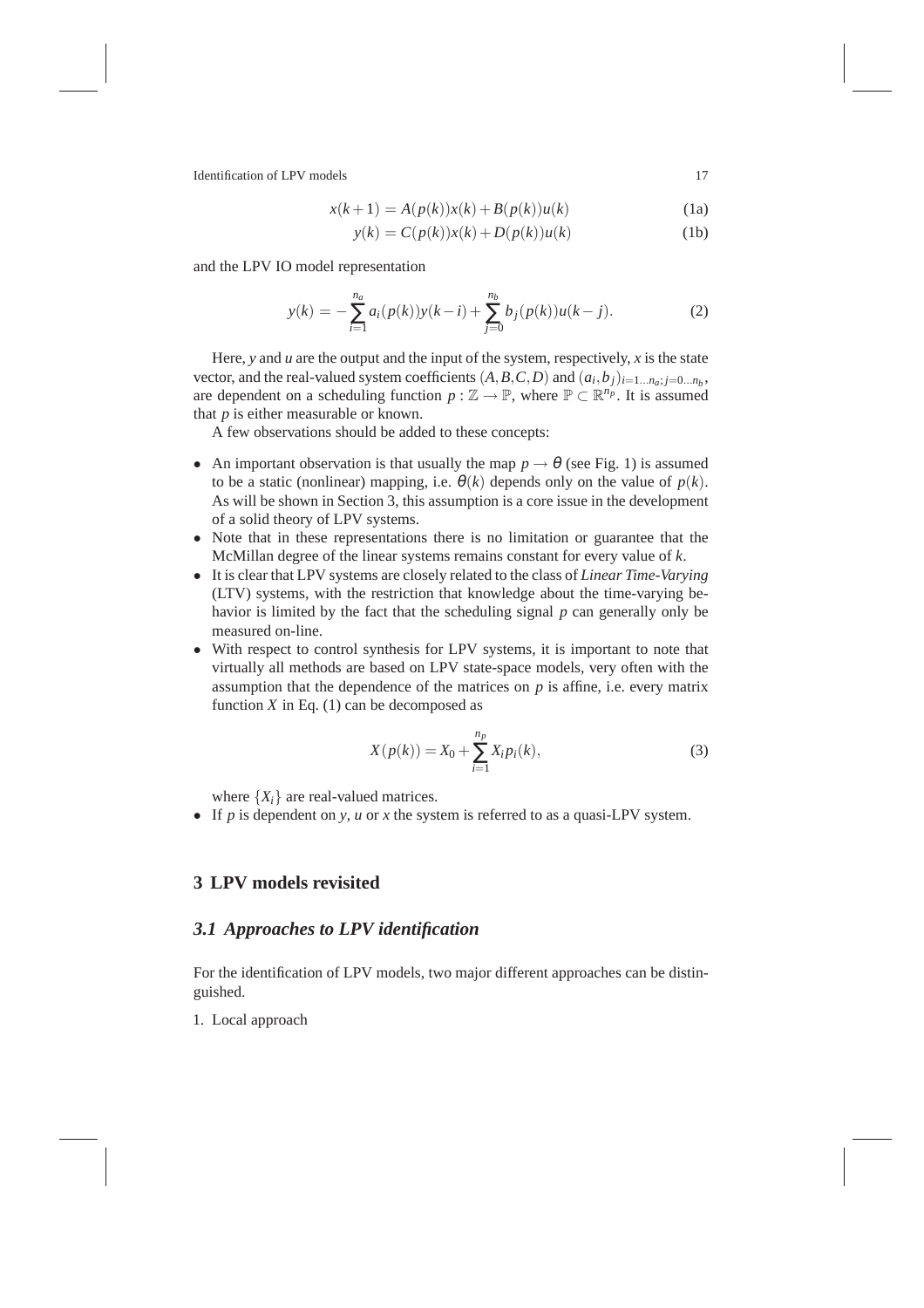- LTI models are identified in a number of (local) operating points corresponding to constant scheduling signals  $p(k) \equiv \bar{p}_i$ ,  $i = 1, \dots N_l$ , where  $N_l$  is the number of local models obtained in this fashion.
- The resulting local linear models are interpolated (possibly by using data from an additional global experiment) to form an LPV model.
- 2. Global approach
	- Determine a global LPV model structure and an identification criterion.
	- Use data from a global experiment, i.e. with a varying scheduling signal, to estimate an LPV model.

For the estimation step in these identification approaches, both prediction-error methods and subspace methods are available [4, 25]. For interpolation, various techniques and approaches have been introduced, ranging from interpolation on pole estimates to the technique where each local (LTI) model is converted to a statespace model in canonical form, and subsequently the coefficients in this model are interpolated ([26]).

This simple sketch of possible approaches directly leads to questions about the definition and selection of appropriate model structures. While many identificationrelated issues require further research, related to e.g. experiment design, estimation accuracy, model validation, here we will focus on the questions related to the use of different model structures.

### *3.2 Model structure considerations*

To get an indication that there are theoretical problems involved with the current practice, let us consider the LPV model representations in state-space and IO form in Eq. (1-2) and evaluate whether these two representations are equivalent, as is the case for LTI systems, or not. A simple example shows that they are not equivalent for LPV systems, if the mapping  $p \to \theta$  is restricted to be static. Consider the following second-order state-space model in the form of Eq. (1):

$$
\begin{bmatrix} x_1 \\ x_2 \end{bmatrix} (k+1) = \begin{bmatrix} 0 & a_1(p(k)) \\ 1 & a_2(p(k)) \end{bmatrix} \begin{bmatrix} x_1 \\ x_2 \end{bmatrix} (k) + \begin{bmatrix} b_1(p(k)) \\ b_2(p(k)) \end{bmatrix} u(k)
$$
\n
$$
y(k) = x_2(k).
$$

With simple manipulations this system can be transcribed into IO form:

$$
y(k) = a_2(p(k-1))y(k-1) + a_1(p(k-2))y(k-2)
$$
  
+  $b_2(p(k-1))u(k-1) + b_1(p(k-2))u(k-2)$ ,

which is clearly not in the form defined by Eq. (2). In order to obtain equivalence between the state-space and IO representations, it is necessary to allow for a dynamic maping  $p \rightarrow \theta$ , i.e. allow  $\theta(k)$  to depend on  $\{\cdots, p(k-1), p(k), p(k+1), \cdots\}$  [20].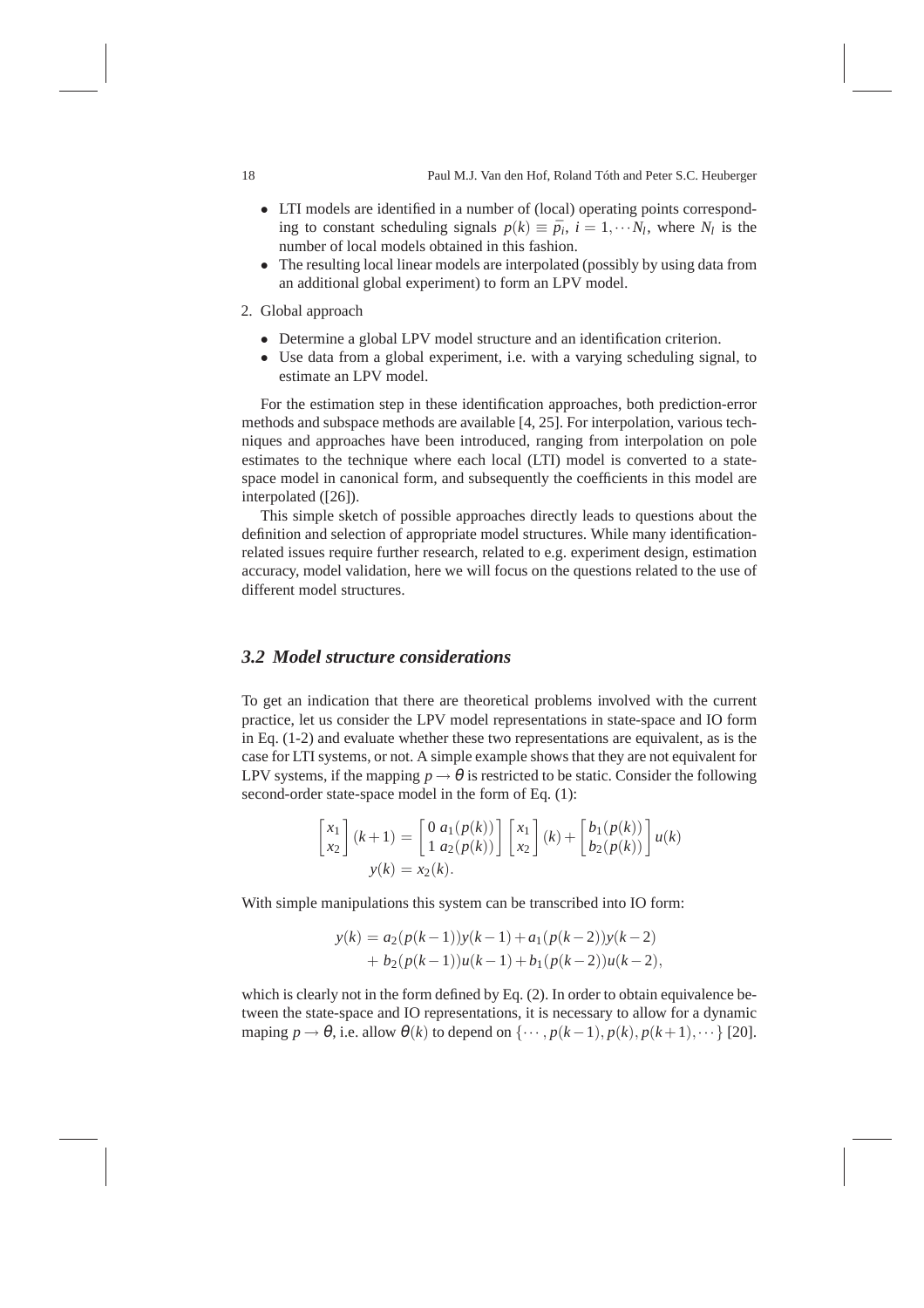Based on the observation that LPV systems are closely related to LTV systems, it follows that for the definition of state-space equivalence transformations the concepts of the LTV theory should be used [6]. It can be shown (see [20]) that this results in transformation matrices – and consequently also in state-space matrices – that depend dynamically on the scheduling parameter *p*. Note that by using only LTI based state-space transformations, there is no guarantee that the resulting state vectors have a common basis.

It can be concluded that transforming estimated IO models to state-space descriptions, while retaining a static dependence on the scheduling function, as well as, using LTI state-space transformations on local models (before interpolation) may result in errors. This especially holds for situations with rapidly varying scheduling signals, as further illustrated in [20].

#### *3.3 A behavioral approach*

From the previous sections it can be concluded that the classical formulation of LPV models should be adapted to deal with dynamic scheduling dependence. In [19] the behavioral framework, originally developed<sup>1</sup> for LTI systems ([13]), is extended to deal with LPV systems. In this framework, a parameter-varying system *S* is defined as a quadruple

$$
S = (\mathbb{T}, \mathbb{P}, \mathbb{W}, \mathfrak{B}),\tag{4}
$$

where  $\mathbb T$  is called the time axis,  $\mathbb P$  denotes the scheduling space (i.e.  $p(k) \in \mathbb P$ ), W is the signal space with dimension  $n_w$  and  $\mathfrak{B} \subset (\mathbb{P} \times \mathbb{W})^{\mathbb{T}}$  is the *behavior* of the system. The set  $\mathbb T$  defines the time-axis of the system, describing continuous,  $\mathbb T = \mathbb R$ , and discrete,  $\mathbb{T} = \mathbb{Z}$ , systems alike, while W gives the range of the system signals.  $\mathfrak{B}$ defines the physical laws, i.e. the rules for selecting which trajectories of  $(\mathbb{P} \times \mathbb{W})^{\mathbb{T}}$ are possible. In the sequel, we restrict attention to the discrete-time case. Note that there is no prior distinction between inputs and outputs in this setting.

We also introduce the so-called *projected scheduling behavior*

$$
\mathfrak{B}_{\mathbb{P}} = \{ p \in \mathbb{P}^{\mathbb{T}} \mid \exists w \in \mathbb{W}^{\mathbb{T}} \text{ s.t. } (w, p) \in \mathfrak{B} \},\tag{5}
$$

and for a given scheduling tractory  $p \in \mathfrak{B}_{\mathbb{P}}$ , we define the *projected behavior* 

$$
\mathfrak{B}_p = \{ w \in \mathbb{W}^{\mathbb{T}} \mid (w, p) \in \mathfrak{B} \}. \tag{6}
$$

With these concepts we can define LPV systems as follows:

**Definition 1.** *(LPV system)* The parameter-varying system *S* is called LPV, if the following conditions are satisfied:

<sup>1</sup> In the past decades this framework has been extended to LTV ([27, 8]), and even *nonlinear* (NL) systems ([13, 14]).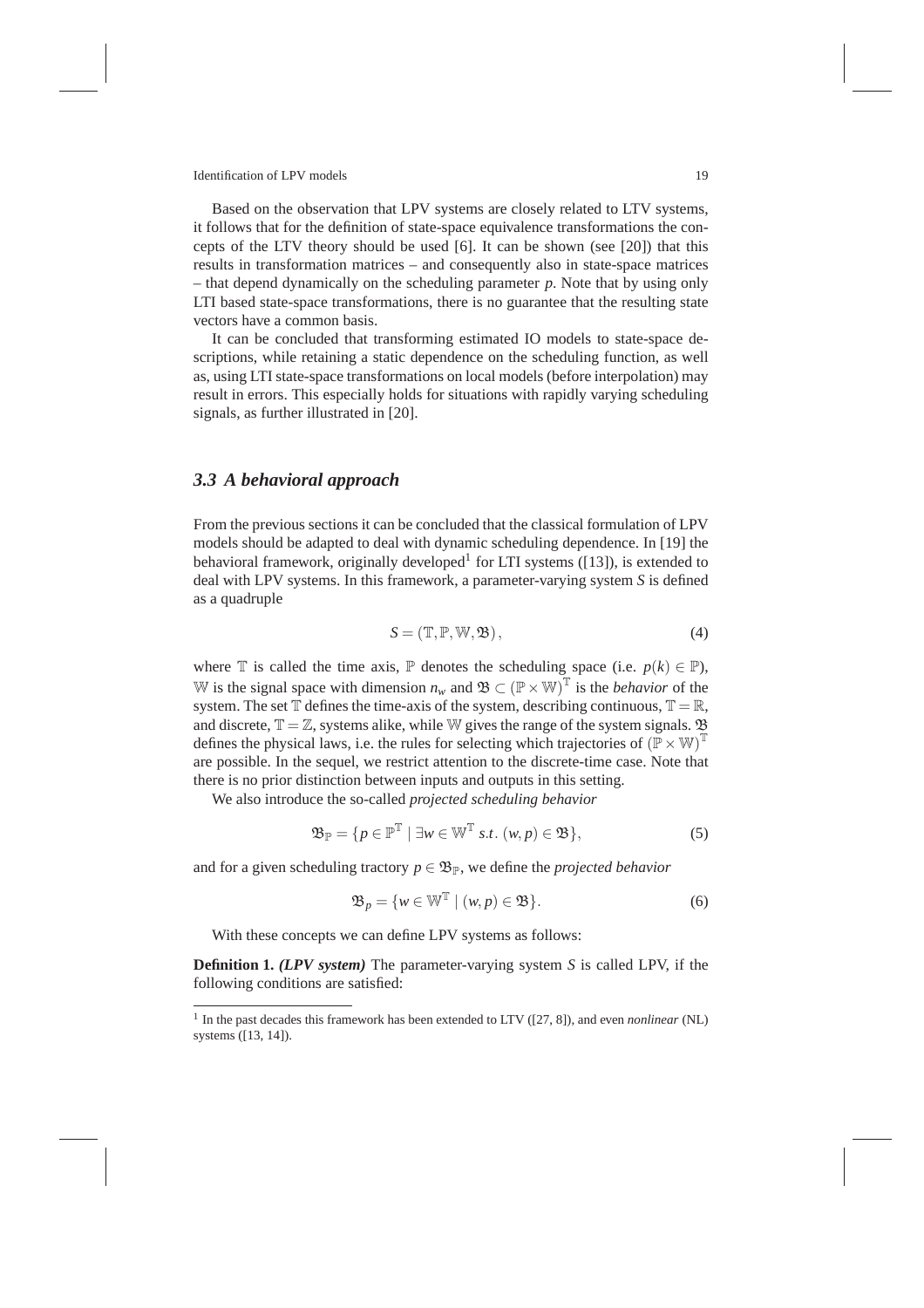- W is a vector-space and  $\mathfrak{B}_p$  is a linear subspace of  $\mathbb{W}^T$  for all  $p \in \mathfrak{B}_\mathbb{P}$  (linearity).
- T is closed under addition.<br>• For any  $(w, p) \in \mathfrak{B}$  (a sign
- For any  $(w, p) \in \mathfrak{B}$  (a signal trajectory associated with a scheduling trajectory) and any  $\tau \in \mathbb{T}$ , it holds that  $(w(\cdot + \tau), p(\cdot + \tau)) \in \mathfrak{B}$ , in other words  $q^{\tau} \mathfrak{B} = \mathfrak{B}$ (time-invariance)  $2$ .

In the next step, the behavior of LPV systems has to be specified in terms of mathematical representations. The coefficients in these representations will become (nonlinear) functions of the scheduling signal *p*. In order to describe this functional dependence of a single real-valued coefficient in one of the representations to be introduced in the next section, we employ functions

$$
r:\mathbb{R}^n\to\mathbb{R},
$$

that are considered to be in the set  $\mathfrak{R} = \bigcup_n \mathfrak{R}_n$ , where  $\mathfrak{R}_n$  is the set of essentially<sup>3</sup> ndimensional real-meromorphic functions (being a quotient of analytical functions). This function specifies how the resulting coefficient is dependent on *n* variables, that are selected – in a unique ordering – from elements of the set  $\{q^i p_j\}_{i \in \mathbb{Z} ; j=1,\cdots,n_p}$ . In order to specify the (time-varying) coefficient, we introduce new notation through the operator

$$
\diamond : (\Re, \mathfrak{B}_{\mathbb{P}}) \to \mathbb{R}^{\mathbb{Z}}, \text{ defined by } (r \diamond p)(k) = r(x(k)) \tag{7}
$$

where  $x$  is a vector of  $n$  signals, being constructed by taking the first  $n$  components of the signal vector

$$
\left[ p^T \ q^{-1} p^T \ q p^T \ q^{-2} p^T \ q^2 p^T \ \cdots \right]^T.
$$
 (8)

A (scheduling-dependent) coefficient in an LPV system representation is evaluated by an operation  $(r \diamond p)(k)$ .

*Example 2. (Coefficient function)* Let  $\mathbb{P} = \mathbb{R}^{n_p}$  with  $n_p = 2$ . Consider the coefficient

$$
\frac{1 + p_1(k-1)}{1 - p_2(k)}.
$$

In order to describe this coefficient with a real-meromorphic function  $r$ , we need a function with dimension 3, i.e.  $x = [p_1, p_2, q^{-1}p_1]$  specified by

$$
r(x_1, x_2, x_3) = \frac{1 + x_3}{1 - x_2}.
$$

With this specification of *r*,  $(r \diamond p)(k) = \frac{1 + p_1(k - 1)}{1 - p_2(k)}$ .

<sup>&</sup>lt;sup>2</sup> Here *q* denotes the standard shift operator,  $q^i x(t) = x(t + i)$ ,  $i \in \mathbb{Z}$ .

<sup>&</sup>lt;sup>3</sup> In the sense that  $r(x_1, \dots, x_n)$  does depend on  $x_n$ .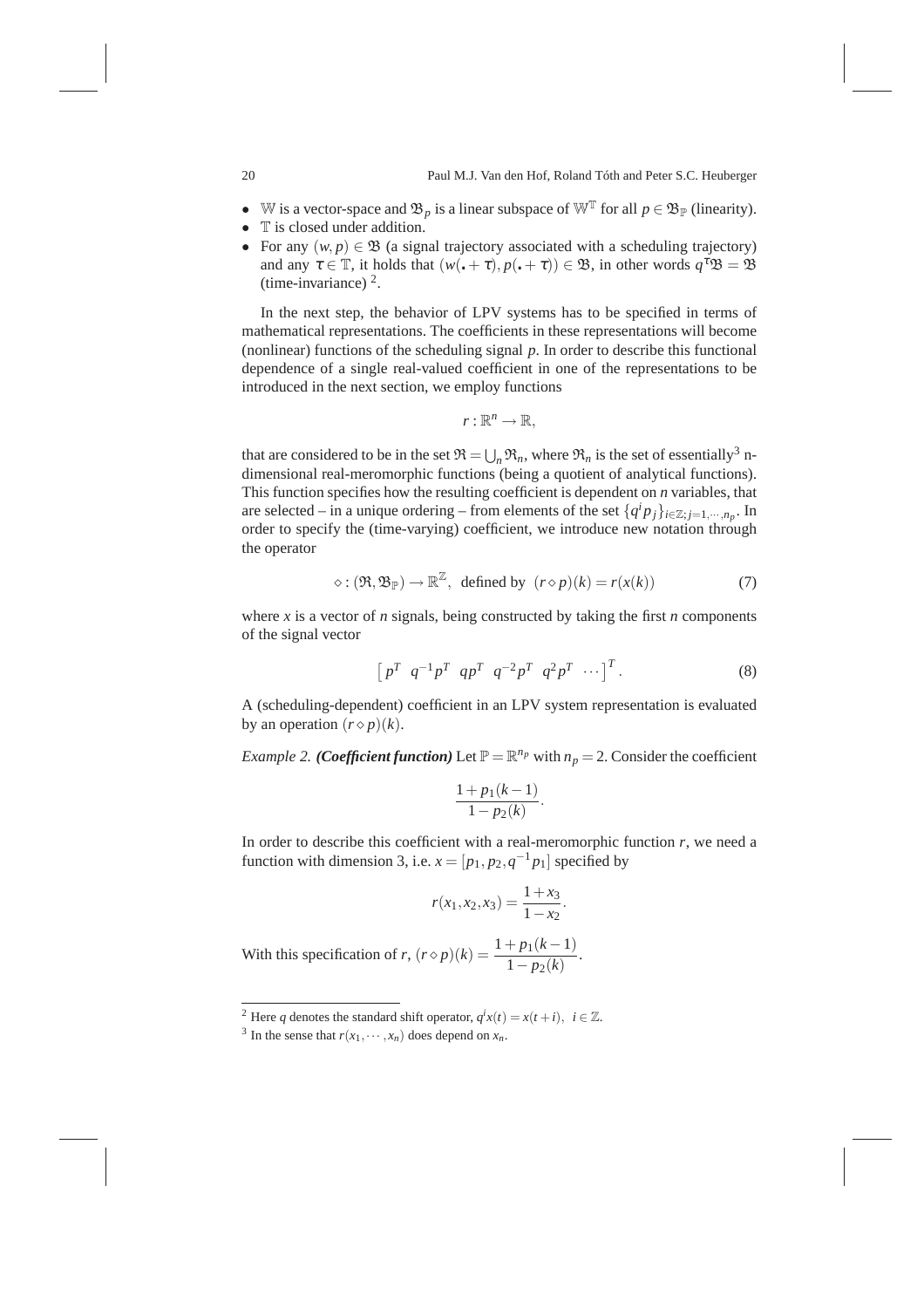In the sequel the (time-varying) coefficient sequence  $(r \diamond p)$  will be used to operate on a signal *w*. In this respect it is important to note that multiplication with the shift operator *q* is not commutative, in other words  $q(r \diamond p) w \neq (r \diamond p) qw$ .

Shift operations  $\overrightarrow{r}$ ,  $\overleftarrow{r}$  can be defined by the equations  $\overrightarrow{r} \diamond p = r \diamond (qp)$ , and  $\overleftarrow{r} \diamond$  $p = r \diamond (q^{-1}p)$ , respectively. With this notion, it follows that  $q(r \diamond p)w = (\overrightarrow{r} \diamond p)qw$ and  $q^{-1}(r \diamond p)w = (\overleftarrow{r} \diamond p)q^{-1}w$ .

The considered operator  $\diamond$  can straightforwardly be extended to matrix functions  $r \in \mathfrak{R}^{n_r \times n_w}$  where  $\diamond$  is applied to each scalar entry of the matrix, as well as to polynomial matrices in *q*. Let  $\Re[q]^{n_r \times n_w}$  denote the set of polynomial matrices in *q* with coefficients in R, then

$$
(R(q) \diamond p) w := \sum_{i=0}^{n_q} (r_i \diamond p) q^i w \tag{9}
$$

where  $R(q) = \sum_{i=1}^{n_q}$  $\int_{i=0}^{n_q} r_i q^i$ ,  $n_q$  is the order of *R*, and  $r_i$  is a  $n_r \times n_w$ -dimensional matrix with elements in  $\mathfrak{R}$ . In this notation, the shift operation *q* operates on the signal *w*, while operation  $\diamond$  takes care of the time/schedule-dependent coefficient sequence.

# *3.4 LPV system representations*

#### **Kernel representation**

Using the behavioral framework, we can introduce the so-called kernel representation of an LPV system. By employing the notation presented in the previous section, a kernel representation of an LPV system is written as

$$
(R(q) \diamond p) w = 0. \tag{10}
$$

We call difference equation (10) a discrete-time *kernel representation* of LPV system  $S = (\mathbb{T}, \mathbb{P}, \mathbb{W}, \mathfrak{B})$  with scheduling signal p and signals w if

$$
\mathfrak{B} = \{ (w, p) \in (\mathbb{R}^{n_w} \times \mathbb{R}^{n_p})^{\mathbb{Z}} \mid (R(q) \diamond p) w = 0 \}.
$$
 (11)

In the sequel we only consider LPV systems, whose behavior can be described by Eq. (11). An important property of these systems is that they have a kernel representation where  $R$  has full row rank ([19]).

### **IO representation**

For practical applications one will often need a partioning of the signals *w* in input signals  $u \in (\mathbb{R}^{n_u})^{\mathbb{Z}}$  and output signals  $y \in (\mathbb{R}^{n_y})^{\mathbb{Z}}$ . Note that this partitioning is not trivial and can neither be chosen freely. For details see [13, 19].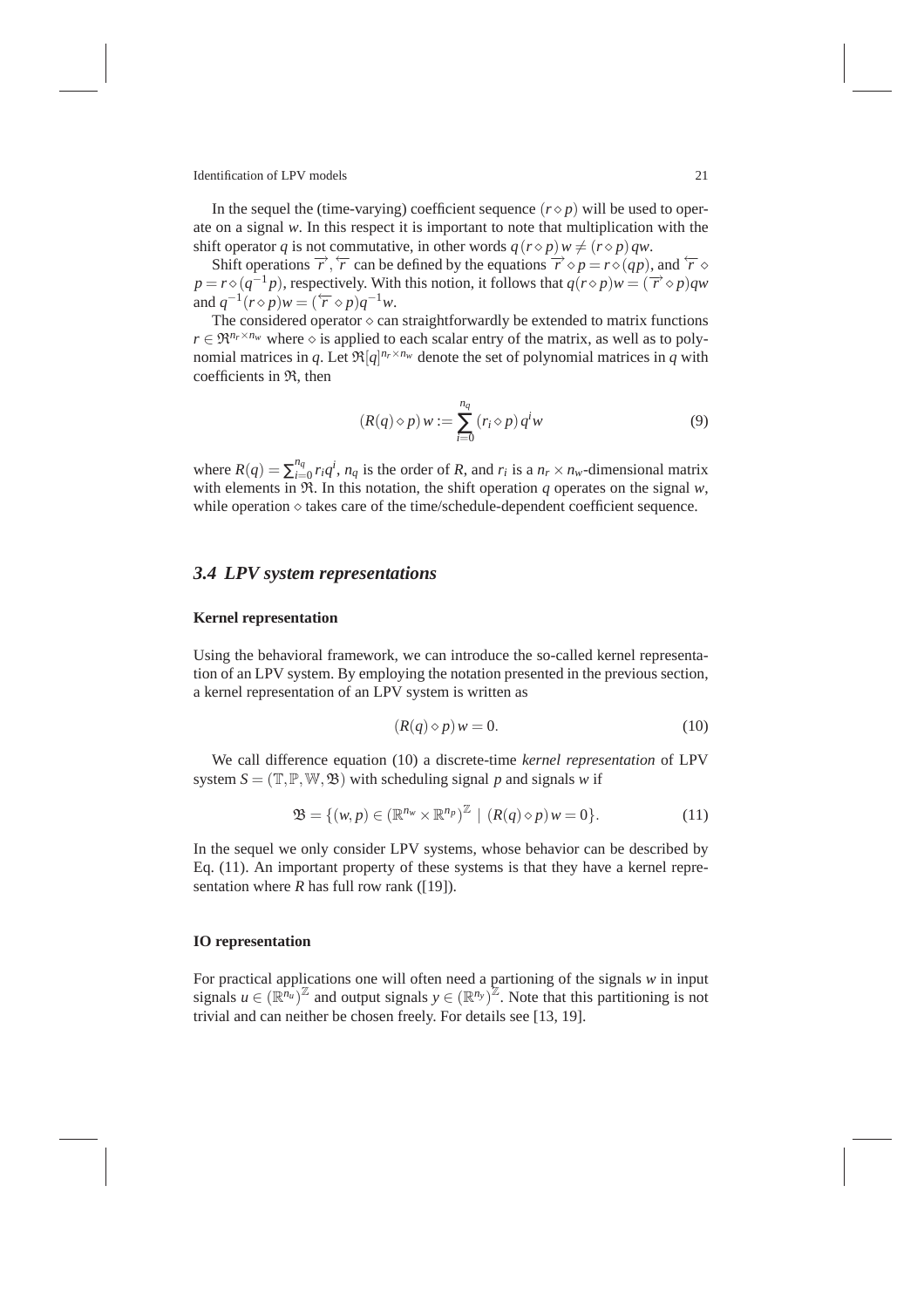Using an IO partitioning, we can define the *IO representation* as

$$
(R_y(q)\diamond p)y = (R_u(q)\diamond p)u,
$$
\n(12)

where  $R_u$  and  $R_v$  are again matrix polynomials with meromorphic coefficients, and where  $R_\nu$  is full row rank with order( $R_\nu$ ) $\geq$ order( $R_u$ ).

Using the same notation and decomposition as in (9), it follows that

$$
\sum_{i=0}^{n_a} (a_i \diamond p) q^i y = \sum_{j=0}^{n_b} (b_j \diamond p) q^j u,
$$
\n(13)

where  $n_a \ge n_b \ge 0$ , and  $n_a \ge 1$ .

#### **State-space representation**

Without going into details about the definition of so-called latent variables, we formulate the discrete-time state-space representation, based on an IO partioning  $(u, y)$ , as a first-order parameter-varying difference equation system in the latent variable  $x : \mathbb{Z} \to \mathbb{X}$  as:

$$
qx = (A \diamond p)x + (B \diamond p)u \tag{14a}
$$

$$
y = (C \diamond p)x + (D \diamond p)u,\tag{14b}
$$

where  $\mathbb{X} \subset \mathbb{R}^{n_x}$  is called the state space and the (parameter-varying) state space matrices  $(A, B, C, D)$  are matrices of appropriate dimensions with their entries being meromorphic functions in  $\Re$ . Note that the latent variable x in (14) qualifies as a state variable.

It is apparent that (13) and (14) are the 'dynamic-dependency' counterparts of (2) and (1), respectively.

### *3.5 Properties*

Using the behavioral framework, it is now possible to consider equivalence of behaviors, and related equivalent transformations, between the different LPV system representations. For details see [19].

Transformations between different representations, as well as, state transformations into a different coordinate system, generally involve dynamically dependent relations. For instance, the transformation of an LPV state-space model (14) into an observable canonical form requires a transformation matrix  $T \in \mathbb{R}^{n_x \times n_x}$  to obtain a new state

$$
x' = (T \diamond p)x
$$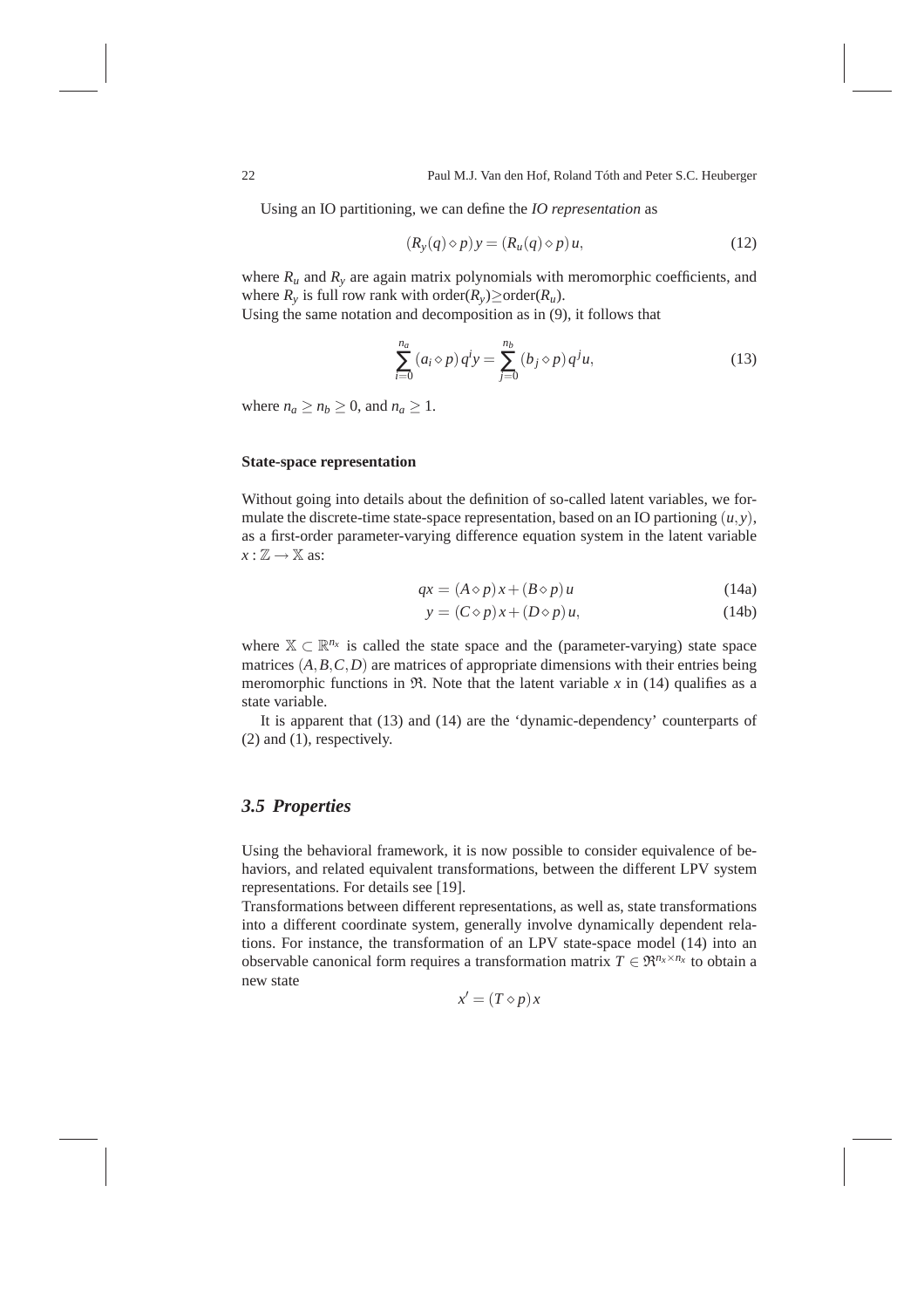and state-space matrices  $A' = \overrightarrow{T}AT^{-1}$ ,  $B' = \overrightarrow{T}B$ ,  $C' = CT^{-1}$ ,  $D' = D$ .

Here, the matrix  $T$  is constructed from the LPV observability matrix, which is in the SISO case built up from

$$
C, \overrightarrow{C}A, \overrightarrow{\left(\overrightarrow{C}A\right)}A, \cdots.
$$

Suppose that the original state-space model has static dependency on the scheduling function, so at time instant *k* the matrix functions depend on values of  $p(k)$  only, then the construction of the transformation matrix  $T$ , as well as, the calculation of the new state-space matrices immediately imply that the new matrices depend – at time  $k$  – on *future* values  $p(k+\tau)$  ( $\tau > 0$ ), as well.

This problem can be circumvented by using a reachability canonical form, in which case the transformation only involves backward shift operations ([19]).

### **4 An orthonormal basis functions approach**

#### *4.1 Series-expansion representations*

In this section we explore the possibilities for using a series-expansion type of model structure for LPV systems, using the concept of orthonormal basis functions (OBF) [7]. A major motivation is the linear-in-the-parameters property of these structures, which is very beneficial in prediction-error identification. A second merit of these structures is that they allow a relatively simple interpolation of local linear models with varying McMillan degree. Furthermore, it was shown in [2] for nonlinear Wiener-models (that is a LTI system followed by a static nonlinearity) that, if the LTI part is an OBF filter bank, then such models are general approximators of nonlinear systems with fading memory.

For a (local) linear model  $G \in H_2$  it holds that *G* can be written as

$$
G(z) = D + \sum_{k=1}^{\infty} c_k F_k(z), \qquad (15)
$$

where  ${F_k}$  is a basis for  $H_2$ . In the theory of generalized orthonormal basis functions (GOBF's), the functions  $F_k(z)$  are generated by applying a Gram-Schmidt orthonormalization to the sequence of functions

$$
\frac{1}{z-\xi_1}, \cdots, \frac{1}{z-\xi_{n_b}}, \frac{1}{(z-\xi_1)^2}, \cdots
$$

with stable pole locations  $\xi_1, \dots, \xi_{n_b}$ . The choice of these *basis poles* determines the rate of convergence of the series expansion (15).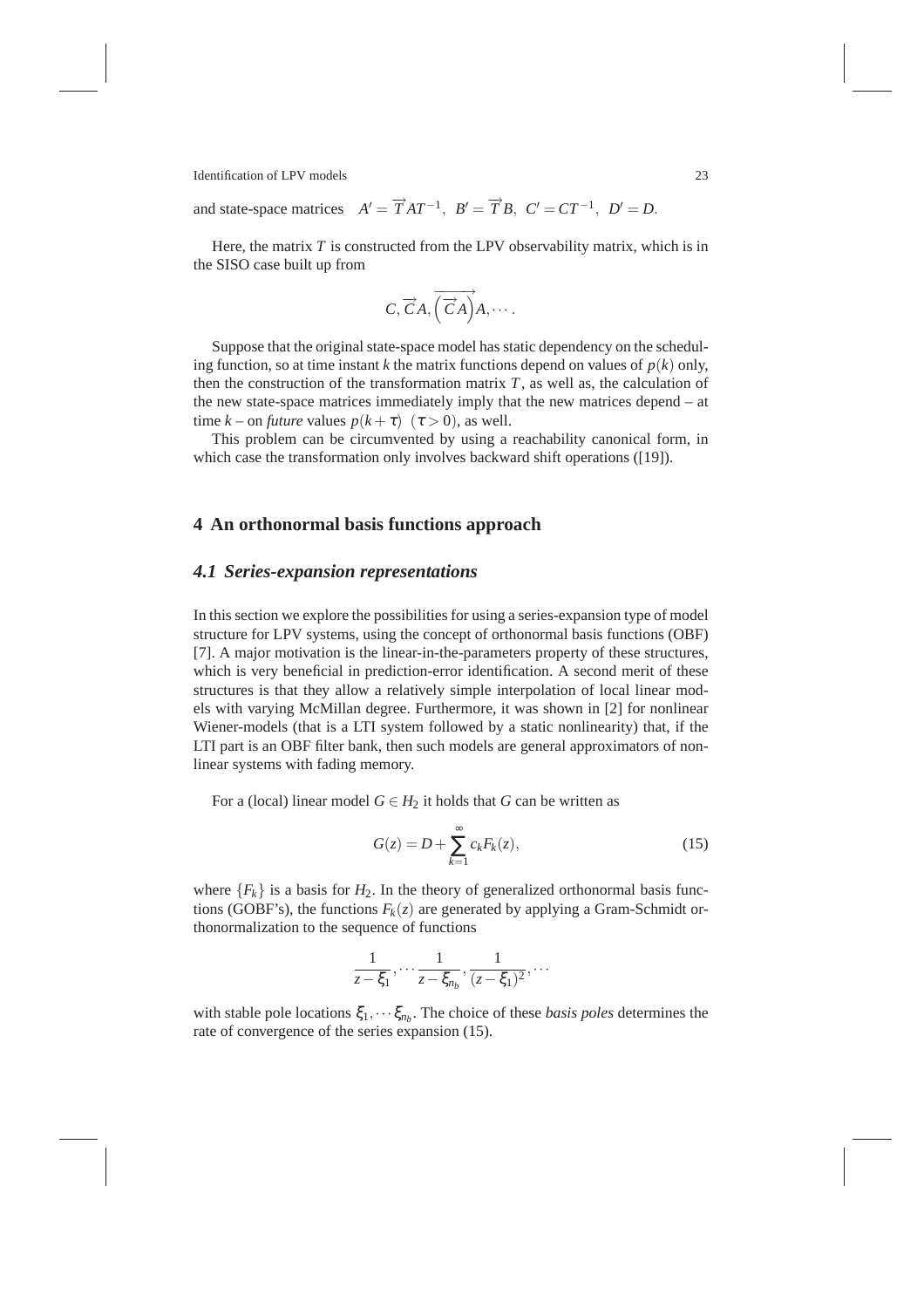An alternative derivation of the basis functions is based on a balanced realization  ${A_b, B_b, C_b, D_b}$  of the inner function

$$
G_b(z) = \prod_{k=1}^{n_b} \frac{1 - z \xi_k^*}{z - \xi_k},
$$
\n(16)

where the functions  ${F_k(z)}$  are the scalar elements of the vector functions

$$
(zI - A_b)^{-1} B_b G_b^i(z), i = 1, 2, \cdots.
$$

By using a truncated expansion in (15), an attractive model structure for LTI identification results, with a well worked-out theory in terms of variance and bias expressions. The series expansion (15) can be extended to LPV systems, such that for a given basis  ${F_k}$  and a specific IO-partioning  $(u, y)$ , an LPV system can be written as

$$
y(t) = \left( (D \diamond p) + \sum_{k=1}^{n} (w_k \diamond p) F_k(q) \right) u(t), \tag{17}
$$

where  $n = \infty$ . It is an obvious step to use a truncated expansion, i.e. (17) with finite *n*, as a model-structure candidate for LPV identification. Note that these expansions are formulated in the time domain (using the shift operator  $q$ ), as there exist no frequency-domain expressions for LPV systems. Similarly to the LTI case, this structure is linear in the parameters. An important question that arises is whether the basis functions  $F_k$  can be chosen in such a manner that a fast rate of convergence can be accomplished for all possible scheduling trajectories *p*. Note that the representation (17) is equivalent with a state-space description (14), where the matrices *A* and *B* are independent of the scheduling function.

#### *4.2 Basis selection*

In order to select a basis, it is important to obtain some knowledge about the system to be modeled. For the LTI case, it is well-known that  $-$  if the underlying system can be well approximated by an LTI model – an optimal basis can be chosen relying on the knowledge about the system poles. It can be shown that the same property holds for LPV systems, where the knowledge of the poles of all possible local linear models is required. In practice, this knowledge is generally not available and one has to resort to limited prior-information resources, such as expert knowledge, or preliminary identification experiments.

A possible scheme for the basis selection is given by the following steps:

1. Identify a number of local linear models in several different operating regimes  $\bar{p}_i$ , i.e., by using data with a constant scheduling signal  $p(k) \equiv \bar{p}_i$ .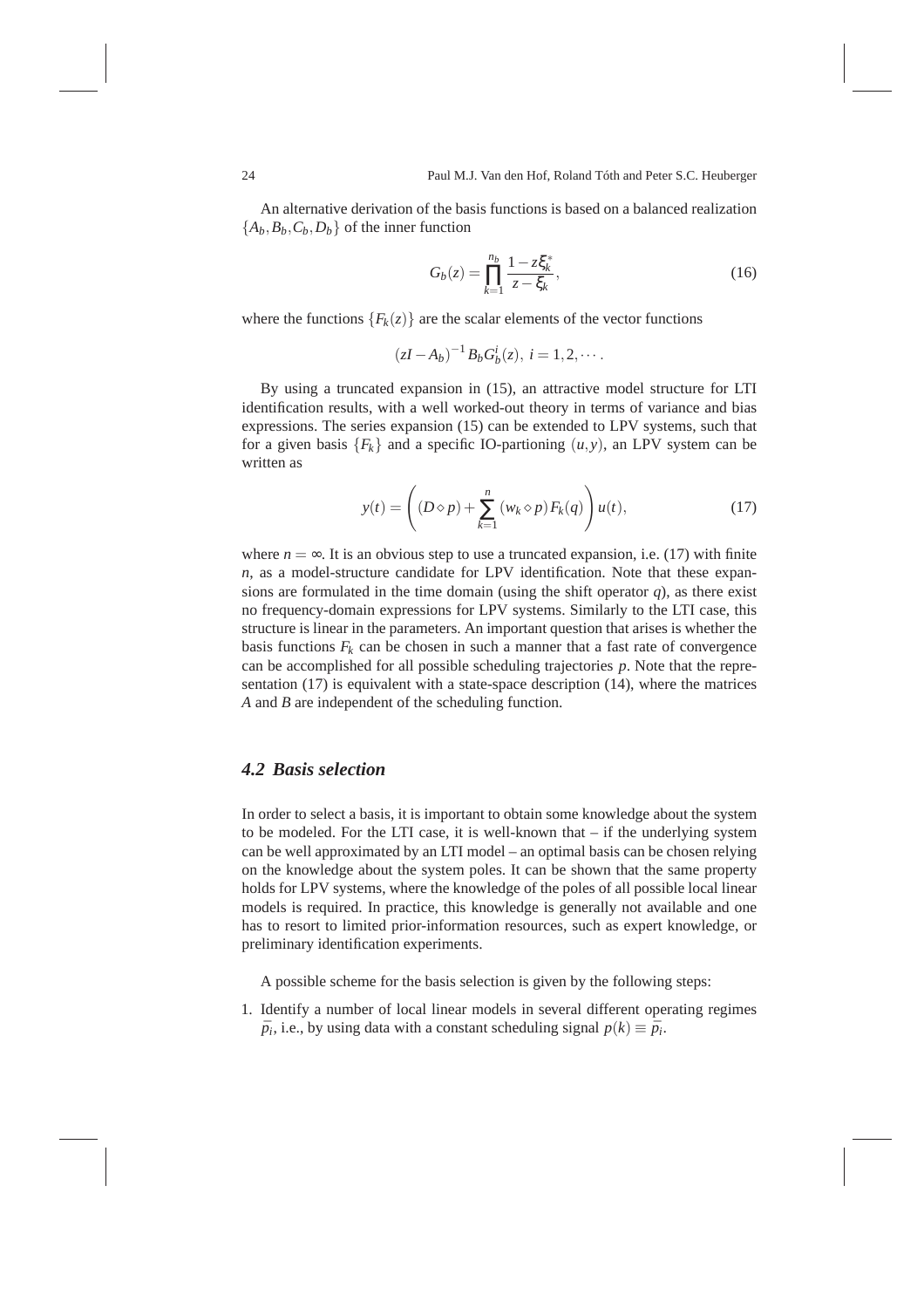- 2. Plot all poles of the identified models in the complex plane.
- 3. Cluster the poles into groups and find optimal cluster centers (these centers will be used as basis poles)

In this procedure, use is made of minimization of a distance measure, which is relevant for the worst-case approximation error of the representation (17). This scheme is motivated by the extension of the classical *Kolmogorov n-width* result of [12] to OBFs, as obtained by [11]. This result states that for a given LTI inner function  $G_b$ , the OBF's generated by *G<sup>b</sup>* (see Section 4.1) are optimal in the *n*-width sense for the set of LTI systems having poles in the region

$$
\{z\in\mathbb{D}\mid |G_b(z^{-1})|\leq\rho\}.
$$

Here  $\rho$  is the rate of convergence in the series expansion, and *n* should be a multiple of the number of basis poles *nb*. See Fig. 2, taken from [23], for an example of such regions.



For the basis-selection problem, we are dealing with its inverse problem, i.e. given a region of poles  $\Omega$ , approximate this region as

$$
\Omega \approx \Omega(\Xi, \rho) = \{ z \in \mathbb{D} \mid G_b(z^{-1}) \le \rho \}. \tag{18}
$$

The *n* optimal OBF poles  $\mathbf{E} = {\xi_1, \dots, \xi_n}$  are therefore obtained by solving the following *Kolmogorov measure minimization* problem,

$$
\min_{\Xi \subset \mathbb{D}} \rho = \min_{\Xi \subset \mathbb{D}} \max_{z \in \Omega} \left| G_b(z^{-1}) \right| = \min_{\Xi \subset \mathbb{D}} \max_{z \in \Omega} \left| \prod_{k=1}^n \frac{1 - z \xi_k^*}{z - \xi_k} \right| \tag{19}
$$

As stated above, in a practical situation the knowledge about the pole region  $\Omega$  is limited. In the next section we present an approach to obtain a simultaneous solution for the problems of reconstructing  $\Omega$  from experimental data and the Kolmogorov measure minimization problem.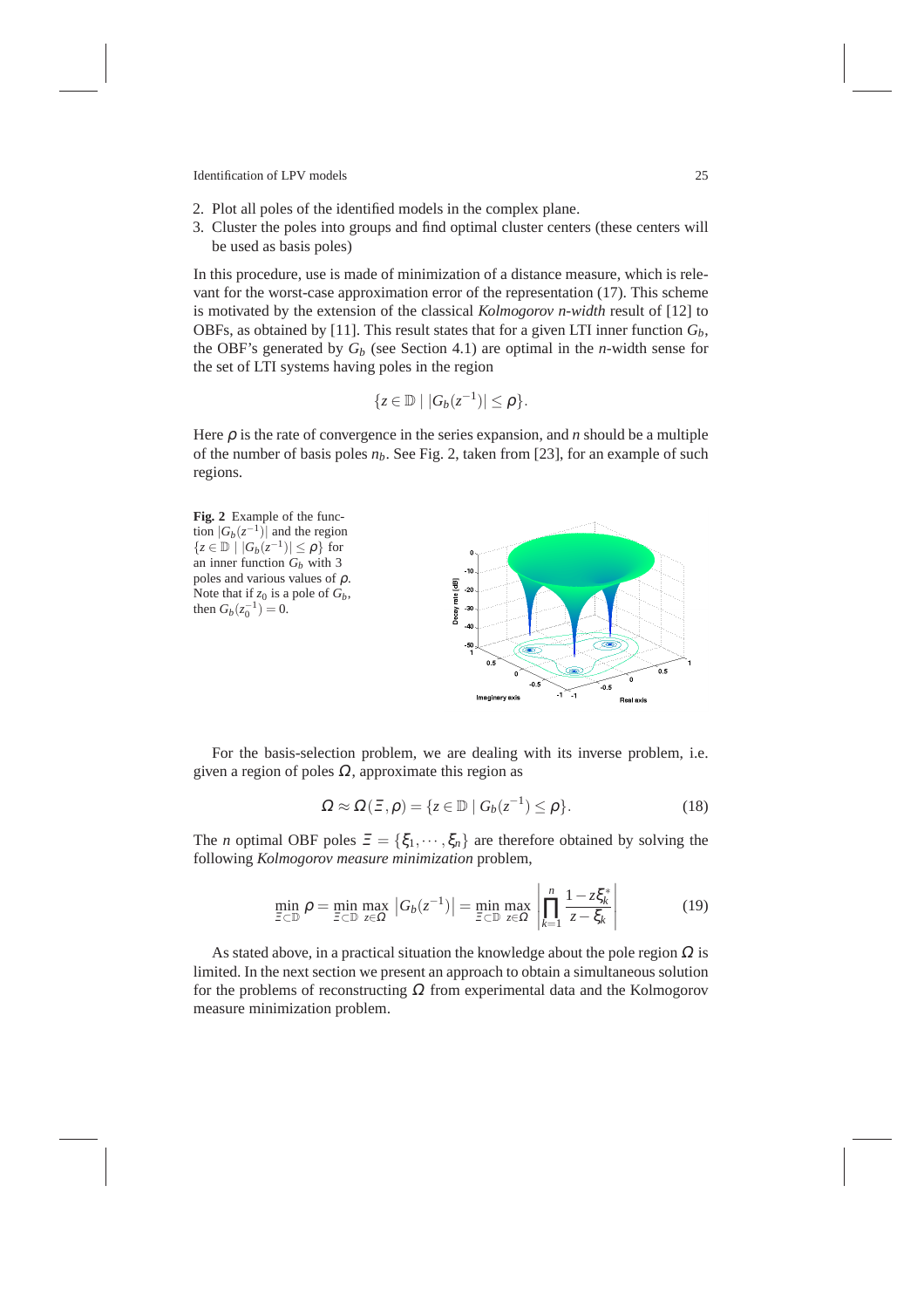### *4.3 A fuzzy clustering approach*

Objective-function-based fuzzy clustering algorithms, such as fuzzy *c*-max clustering (F*c*M), have been used in a wide collection of applications [1, 10]. Generally, F*c*M partitions the data into overlapping groups, that describe an underlying structure within the data [9]. In this section, we describe the extension of F*c*M to the so-called *Fuzzy-Kolmogorov c-Max* (FK*c*M) algorithm, which enables the determination of the region  $\Omega$  on the basis of observed poles with membership-based, overlapping areas. We assume that we are given a set of poles  $Z = \{z_1, \dots, z_N\}$ .

Let *c* be the number of clusters, that we wish to discern and let  $v_i \in \mathbb{D}$  denote the *cluster center* of the i-th cluster. Furthermore, we define membership functions  $\mu_i: \mathbb{D} \to [0, 1]$ , that determine for each  $z \in \mathbb{D}$  the 'degree of membership' to cluster *i*. By using a *threshold value* <sup>ε</sup>, we obtain a set

$$
\Omega = \{ z \in \mathbb{D} \mid \exists i, \quad \mu_i(z) \ge \varepsilon \}. \tag{20}
$$

With these preliminaries, we can now formulate the problem.

**Problem 3.** For a given *c*, find a region  $\Omega$ , as described above, such that  $\Omega$  contains all pole locations in *Z*, and such that the OBFs, with poles in the cluster centers  ${v_i}_{i=1}^c$ , are optimal in the Kolmogorov *n*-width sense, *n* = *c*, with respect to  $\Omega$  and with the corresponding decay rate  $\rho$  as small as possible.

To measure the dissimilarity of **Z** with respect to each cluster, we introduce distances  $d_{ik} = \kappa(v_i, z_k)$  between  $v_i$  and  $z_k$ , where  $\kappa$  is a metric on  $\mathbb{D}$ , defined by

$$
\kappa(x, y) = \left| \frac{x - y}{1 - x^* y} \right|,\tag{21}
$$

referred to as the *Kolmogorov metric* .

Analogously, we define  $\mu_{ik} = \mu_i(z_k)$  and we regulate the membership functions by the so-called *fuzzy contraints*:

$$
\sum_{i=1}^{c} \mu_{ik} = 1 \text{ and } 0 < \sum_{k=1}^{N} \mu_{ik} < N.
$$

Fuzzy clustering can be viewed as the minimization of the F*c*M-*functional* [1],  $J_m$ , which – in the FK $c$ M case – can be formulated as

$$
J_m = \max_{1 \le k \le N} \sum_{i=1}^{c} \mu_{ik}^m d_{ik}.
$$
 (22)

Here, the design parameter  $m \in (1, \infty)$  determines the fuzziness of the resulting partition. Note that  $J_m$  is a function of the membership data  $\mu_{ik}$  and the cluster centers *vi* . It can be observed, that (22) corresponds to a *worst-case (therefore max) sumof-error* criterion, contrary to the *mean-squared-error* criterion of the original F*c*M,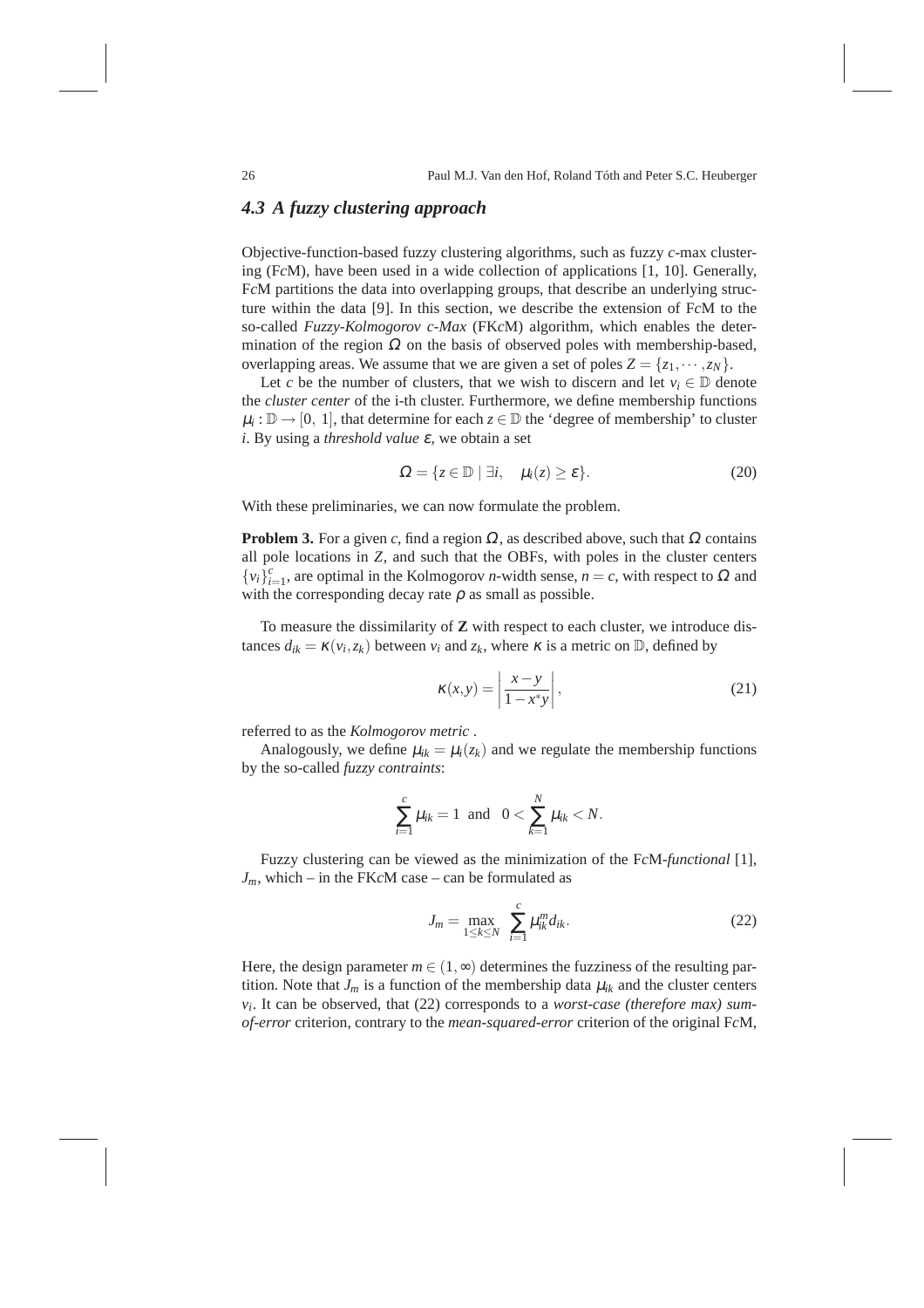#### see [1].

The crucial property of this functional is that it can be shown (see [21]) that for large values of *m* the minimization of  $J_m$  is equivalent to the Kolmogorov measure minimization problem (19). For details, as well as, a detailed description of the optimization algorithm, see [19], where also the robust extension of the basis selection is discussed. In that case, not only pole estimates are considered, but also the corresponding uncertainty regions of these estimates. See Fig. 3 for an example of the basis selection mechanism.

For the determination of the actual number of clusters in these algorithms, socalled adaptive cluster-merging is applied. Starting from a relatively large initial number of clusters (typically around  $N/2$ ), the adaptive merging steers the algorithm towards the natural number of groups that can be observed in the data.

# *4.4 OBF-based model structures*

We assume that the basis selection step has been completed and we are given a set of  $n_f$  basis functions  ${F_k(z)}_{k=1,\dots n_f}$  with good approximation properties for the set of local LTI behaviors corresponding to constant scheduling signals. In the next step, we can construct model structures for the identification of an LPV system *S*. To keep the notation simple, we restrict attention to strictly proper models (i.e.,  $D = 0$ ) in (17). The input-output dynamics of the LPV model can be written as

$$
y(t) = \sum_{k=1}^{n_f} (w_k \diamond p)(t) F_k(q) u(t).
$$
 (23)

**Fig. 3** Example of the basis selection procedure, using fuzzy clustering with fuzzyness parameter  $m = 8$ . The 30 observed poles (i.e the set *Z*) are given with red circles. The resulting cluster centers are depicted with a black x. The blue lines represent the region  $\Omega$  as in Eq. (18), obtained by using the cluster centers as basis poles. On the left hand side  $c = 5$  clusters were determined, on the right hand side  $c = 8$ .

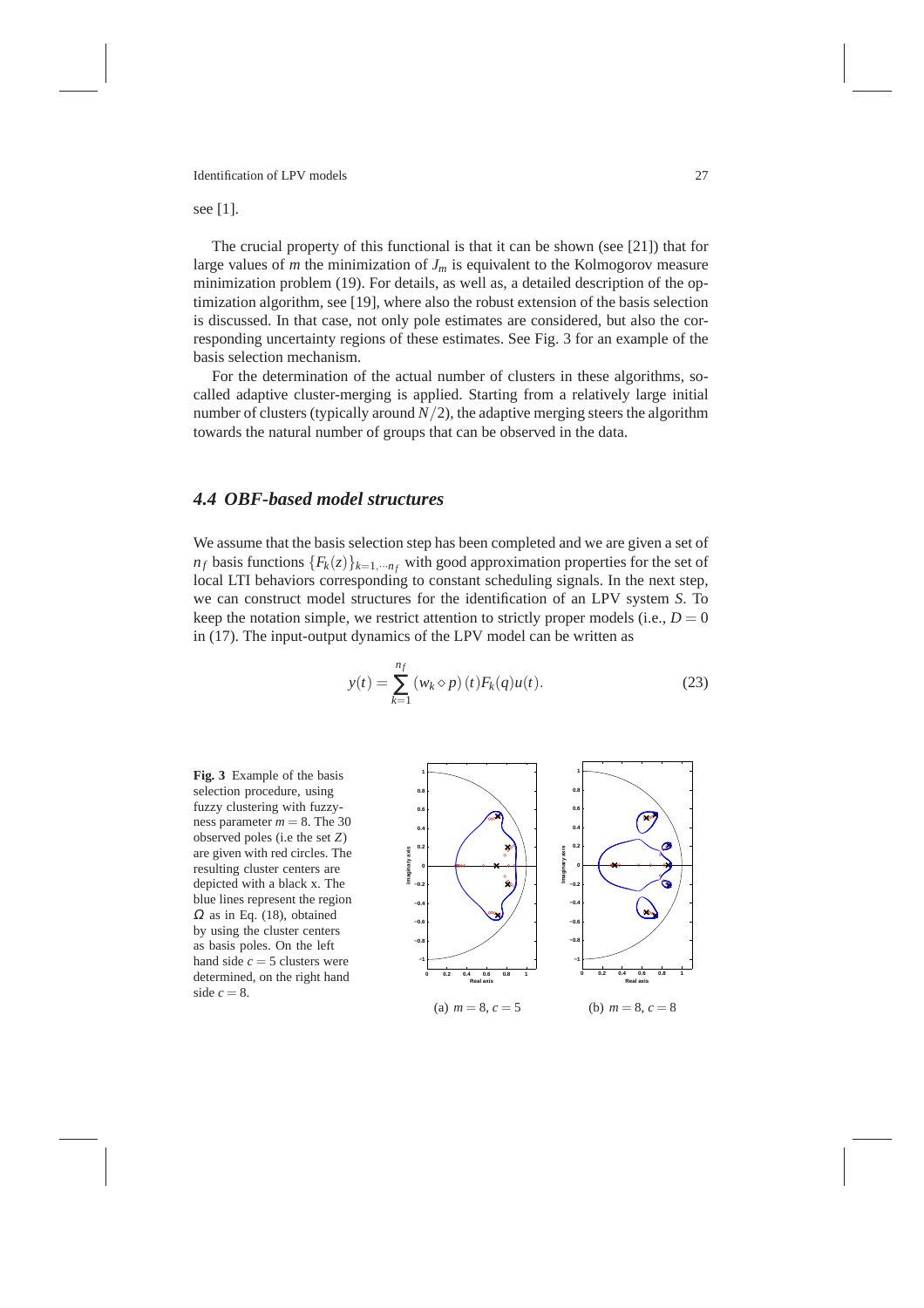

**Fig. 4** IO signal flow graph of (a) the W-LPV OBF model described by (23) and (b) the H-LPV OBF model described by (26)

Introduce  $\Phi_{n_f}$  and *W* as shorthand notation for the vectors with functions  $F_k$  and coefficients *w<sup>i</sup>* , respectively.

$$
\Phi_{n_f} = \left[ F_1 \cdots F_{n_f} \right]^T \tag{24}
$$

$$
W = \begin{bmatrix} w_1 & \cdots & w_{n_f} \end{bmatrix}^T.
$$
 (25)

Then the model structure (23) can be visualized as shown in Fig. 4a, where  $\ddot{y}_i(t) = F_i(q)u(t)$ . Because of the close resemblance of this structure to classical Wiener-models, this model structure is referred to as a Wiener LPV OBF (W-LPV OBF) model. A closely related model structure, depicted in Fig. 4b, is the so-called Hammerstein LPV OBF model (H-LPV OBF), that is derived from the description

$$
y(t) = \sum_{k=1}^{n_f} F_k(q) (w_k \diamond p) (t) u(t).
$$
 (26)

This latter structure can be generated from the LTI series expansion (15), by changing the order of the arguments. This change has no effect in the LTI case, but results in a different LPV structure.

In the sequel we will restrict attention to the Wiener-model structure. Furthermore, we assume that the coefficient functions  $w_k$  have only a static dependency on the scheduling function *p*, so we can write  $(w_k \diamond p)(t) = w_k(p(t))$  in (23). As stated before, we can write the W-LPV OBF structure also in a state-space form,

$$
qx = Ax + Bu \tag{27a}
$$

$$
y = (W \diamond p)x,\tag{27b}
$$

where the constant matrices *A* and *B* are completely determined by the basis functions  ${F_k}$ . This illustrates that the dependency on the scheduling signal is only present in the output equation, with the result that the assumption of static dependency is much less restrictive than in the general case (14).

With respect to the actual estimation with these model structures, we again distinguish between a local and a global approach.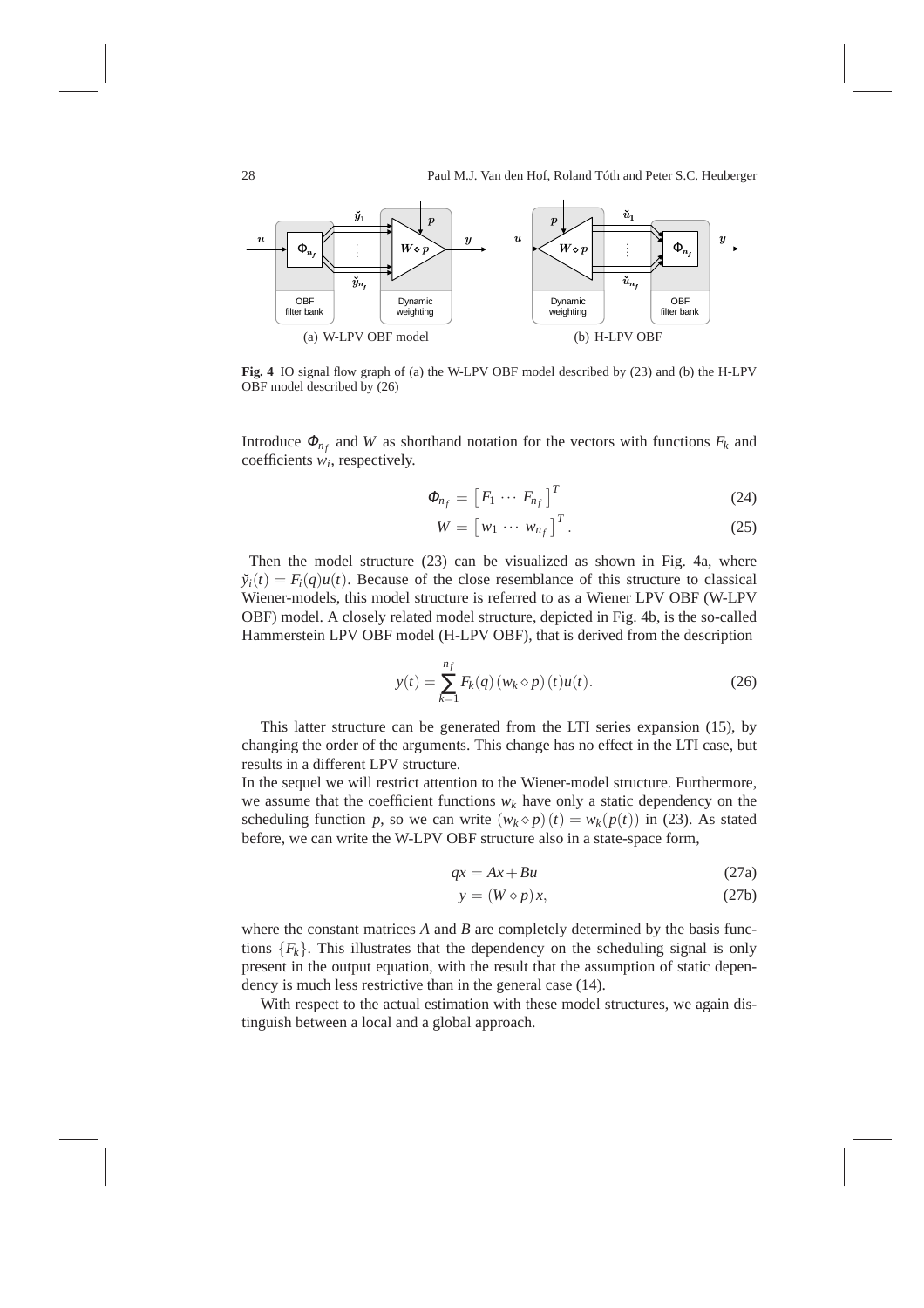#### **Local estimation approach**

This approach is based on a number  $N_l$  of 'local' experiments, i.e. data collection with a constant scheduling signal  $p(k) \equiv p_i \in \mathbb{P}$ , resulting in data sequences  $\{u_i(t), y_i(t)\}$  for  $i = 1, \dots, N_l$ . Based on these data,  $N_l$  LTI models are estimated using a standard least-squares criterion, on the basis of the one-step-ahead prediction error in Output Error (OE) form:

$$
\varepsilon(t) = y_i(t) - \sum_{k=1}^{n_f} w_{ik} F_k(q) u_i(t), \qquad (28)
$$

where  $\{w_{ik}\}\$ are real-valued coefficients. Note that – under the condition that the data are persistently exciting – there exists a unique analytic solution to this estimation problem. These estimated coefficients can be considered as 'samples' of the function  $w_k(p(t))$ , in the sense that  $w_k(p_i) = w_{ik}$ . As a second step, we use interpolation to obtain estimates of the function  $w_k(p(t))$ , for instance by assuming a polynomial dependency of  $w_k$  on  $p$ , or by making use of splines etc.

#### **Global estimation approach**

For this approach we need to assume a specific functional dependency of the functions  $w_k$  on  $p(t)$  and we propose to use a linear parametrization for this purpose, such as a polynomial dependency

$$
w_k(p(t)) = w_{k0} + w_{k1}p(t) + \cdots + w_{kr}p^{r}(t).
$$

Here we assumed for simplicity that  $p$  is a one-dimensional signal. Now we collect a global data set  $\{u(t), y(t), p(t), t = 1, \dots, T\}$ , which is assumed to be persistently exciting the system at hand<sup>4</sup>. It is straighforward that  $-$  using a least-squares criterion – a unique analytic solution can be obtained for the parameters *wki*.

Note that the restriction to static dependency can be relaxed for the global approach by allowing a dependency of  $w_k$  on time-shifts of  $p(t)$ , as well.

Because of the postulated OBF structure, both approaches will always result in asymptotically stable models.

### *4.5 Approximation of dynamic dependecy*

In order to alleviate the restrictions caused by the assumption of static dependency in the suggested model structures, extensions for these structures were proposed in [24]. Here, we only consider the extension of the W-LPV OBF model structure. The

<sup>4</sup> Persistency of excitation for LPV systems is not yet completely understood.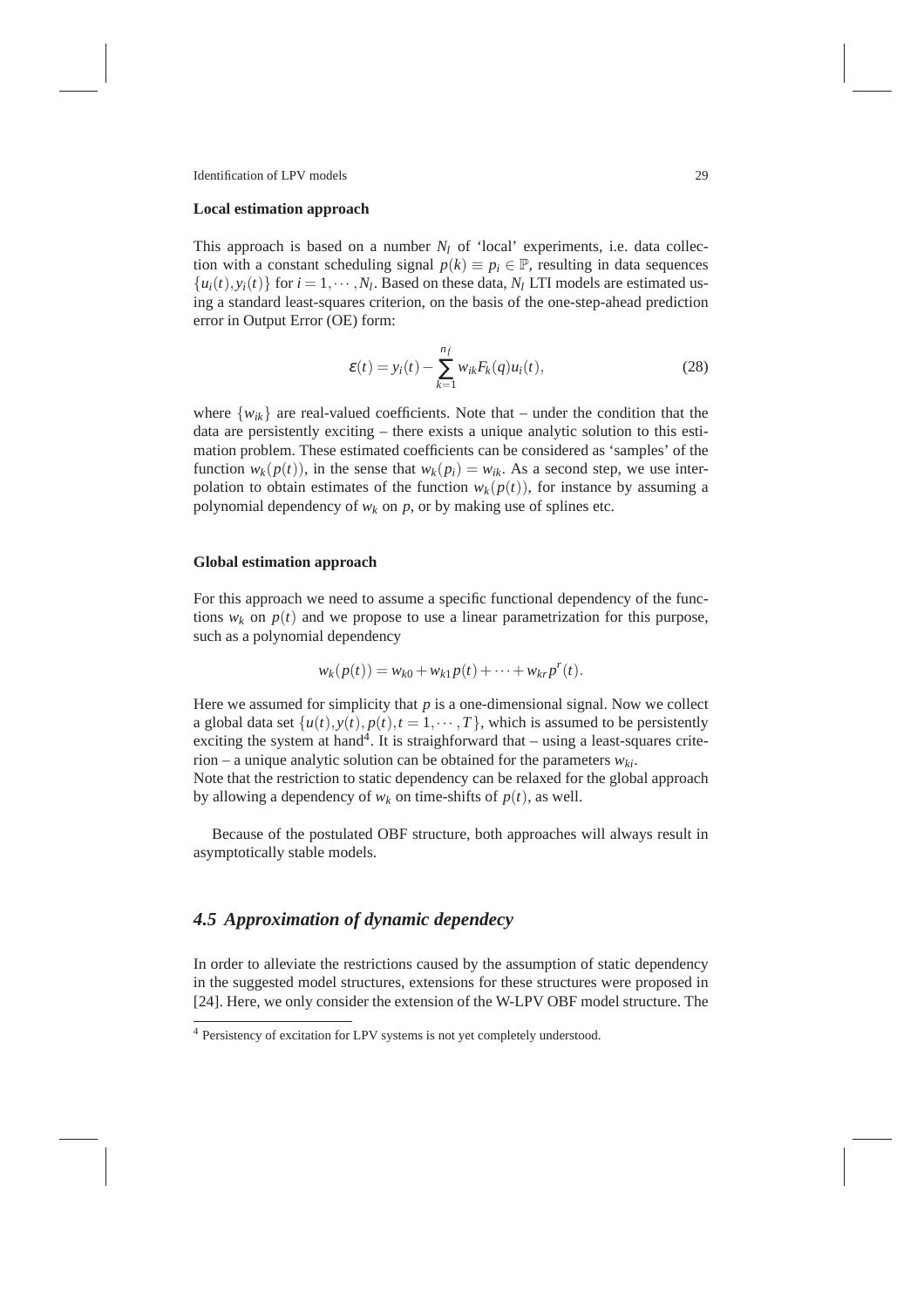**Fig. 5** IO signal flow graph of the WF-LPV OBF model with feedback-based static weighting functions V and W.



idea is still to use weighting functions with static dependency, but with the introduction of an additional feedback loop around each basis component with a gain incorporating also static dependency. In this way, the filter bank of OBFs – as a dynamical LTI system – is reused to provide dynamic weighting functions that can approximate the required class of dependency for W-LPV OBF models. The introduction of feedback-based weighting leads to a new model structure given in Fig. 5, which we call Wiener Feedback LPV (WF-LPV OBF) models. See [19] for an analogous extension of the H-LPV OBF model structure. For these new model structures, it is apparent that by setting the feedback gains to zero, the previous structures result. This immediately indicates an increase in the representation capability of the extended structures. The W-LPV OBF can be represented in state-space form by

$$
qx = (A - BV(p)C)x + Bu \tag{29a}
$$

$$
y = W(p)Cx,\t(29b)
$$

where the constant matrices *A*, *B* and*C* are again completely determined by the basis functions. These equations illustrate how the addition of the feed-back loops introduces dependency on the scheduling signal in the state equations. For the estimation of the the functions *W* and *V* again a linear parametrization using polynomials or spline functions is suggested. To overcome the nonlinear optimization problem associated with the parallel estimation of the whole parameter set (i.e. the coefficients of *W* and *V*), the approach utilizes a separable least squares optimization scheme [5]. In each iteration cycle of this scheme, one set of the parameters is fixed to enable a linear-regression-based estimation of the other set. This results in a steepest descend algorithm which is guaranteed to converge to a saddle point or a local minimum, depending on the initial values of the parameters. For algorithmic details see [24, 19]. It should be noted that the better representation capability comes at a price. First of all, there is no longer an analytic solution available. Secondly, there is no guarantee that the resulting models are asymptotically stable.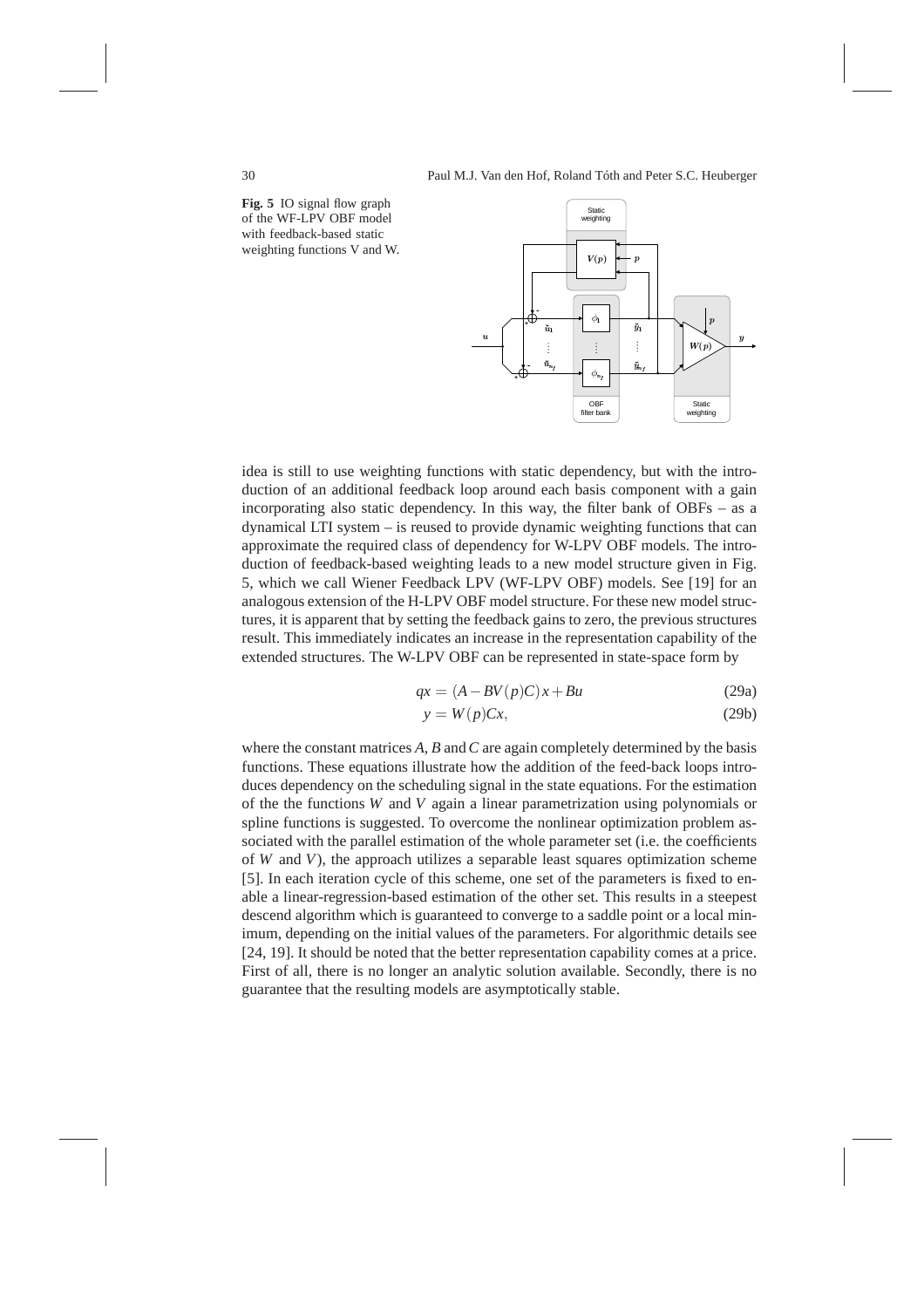**Table 1** Validation results of 100 identification experiments by the global and local methods using the W-LPV OBF and H-LPV OBF model structures. The results are given in terms of the average MSE and VAF of the simulated output signals of the model estimates.

|                                           | Model $\vert$ Case $\vert$ MSE (dB) $\vert$ VAF (%) |                  |
|-------------------------------------------|-----------------------------------------------------|------------------|
| $W-LPV\Big \text{loc.}\atop\text{glob.}$  | $-18.01\,$<br>$-31.03$                              | 94.12%<br>98.23% |
| $H-LPV\Big _{\text{glob.}}^{\text{loc.}}$ | $-10.16$<br>$-26.41$                                | 85.69%<br>96.18% |

# **5 Example**

To illustrate the applicability of the introduced model structures, we consider the following asymptotically stable LPV system *S*, given in LPV-IO form:

$$
\sum_{i=0}^{5} (a_i \diamond p) q^i y = (b_4 \diamond p) q^4 u,
$$
\n(30)

with  $P = [0.6, 0.8]$  and coefficients

$$
a_0 \diamond p = -0.003, \qquad a_3 \diamond p = \frac{61}{110} - 0.2 \sin(q^5 p),
$$
  
\n
$$
a_1 \diamond p = \frac{12}{125} - 0.1 \sin(q^5 p), \qquad a_4 \diamond p = -\frac{511 + 192q^5 p^2 - 258(\cos(q^5 p) - \sin(q^5 p))}{860},
$$
  
\n
$$
a_2 \diamond p = -\frac{23}{85} + 0.2 \sin(q^5 p), \qquad a_5 \diamond p = 0.58 - 0.1q^5 p,
$$
  
\n
$$
b_4 \diamond p = \cos(q^5 p).
$$

Using 8 basis functions, obtained through the FK*c*M algorithm (see [24, 23] for details) and a 2nd order polynomial-based parametrization of the coefficients, identification of *S* with the local, as well as, the global approach has been carried out, with the W-LPV OBF and the H-LPV OBF model structures. Each experiment has been repeated 100 times with different realizations of input, scheduling and noise signals. The signal-to-noise ration was 20 dB in the resulting data records with a relative signal-to-noise amplitude of 25 %. See Table 1 for the results in terms of average MSE and VAF (Variance Accounted For).

As expected, the W-LPV and H-LPV structures based on coefficients with static dependence could not fully cope with the variations in the parameters  $\{a_l\}_{l=0}^5$ . However, the global W-LPV identification provided quite acceptable results for such a heavily nonlinear system. The explanation why the H-LPV structure gave a worse result lies in the different approximation capabilities of these models.

To illustrate the effect of incorporating feedback, we used the same example system and identified it with the WF-LPV OBF model structure, as well as, with the W-LPV OBF structure. For both structures, the coefficients in *W* are parametrized as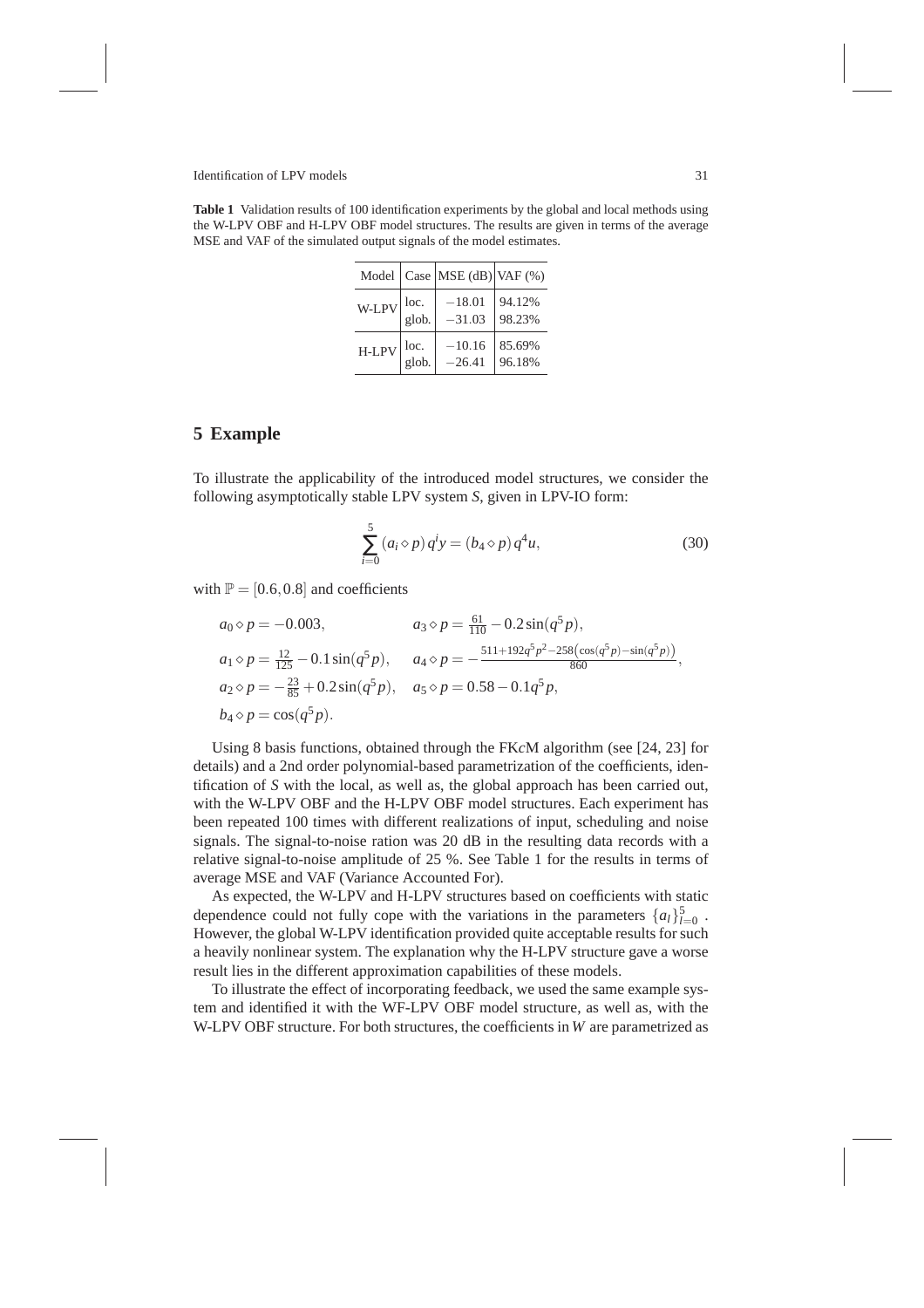|                                     | $MSE$ (dB) |                               | VAF $(\%)$ |    |
|-------------------------------------|------------|-------------------------------|------------|----|
| <b>SNR</b>                          | W          | WF                            | W          | WF |
| no noise -34.96 - 39.75 90.04 99.42 |            |                               |            |    |
| 35 dB                               |            | -34.77 - 39.17 98.99 99.39    |            |    |
| 20 dB                               |            | $-32.75$ $-35.01$ 98.71 99.00 |            |    |
| 10dB                                |            | $-31.81$ $-32.38$ 98.19 98.59 |            |    |

**Table 2** Validation results of 100 identification experiments with the Wiener (W) and the Wiener Feedback (WF) model structures. The results are given in terms of the average MSE and VAF of the simulated output signals of the model estimates.

a 2nd order polynomial and for *V* a 3rd order polynomial was used. Identification of *S* with the global approach was accomplished 100 times in 4 different noise settings with both the Wiener and the Wiener-feedback model structures. See Table 2 for the results. As expected, both approaches identified the system with adequate MSE and VAF, even in case of extremely heavy output noise, which underlines the effectiveness of the proposed identification philosophy. For all cases, the WF-LPV model provided better estimates than the pure static-dependence based W-LPV model estimate. This clearly shows the improvement in the approximation capability due to the approximation of dynamic dependence with feedback-based weighting.

### **6 Conclusions**

On the basis of a solid system theoretic definition of LPV systems in terms of system behaviors, several LPV model representations are presented and brought into a unifying framework. Real-valued meromorphic functions are used to specify dynamic dependency of the system coefficients on the scheduling signal. A series expansion approach is presented for modelling LPV systems, including an optimization procedure for selectiing optimal basis functions. The series-expansion models can be used in both local and global identification methods, and are illustrated in an example.

### **References**

- 1. Bezdek, J.C.: Pattern recognition with fuzzy objective function algorithms. Plenum Press (1981)
- 2. Boyd, S., Chua, L.O.: Fading memory and the problem of approximating nonlinear operators with Volterra series. IEEE Trans. on Circuits and Systems **32**(11), 1150–1161 (1985)
- 3. Felici, F., van Wingerden, J.W., Verhaegen, M.: Subspace identification of MIMO LPV systems using a periodic scheduling sequence. Automatica **43**(10), 1684–1697 (2006)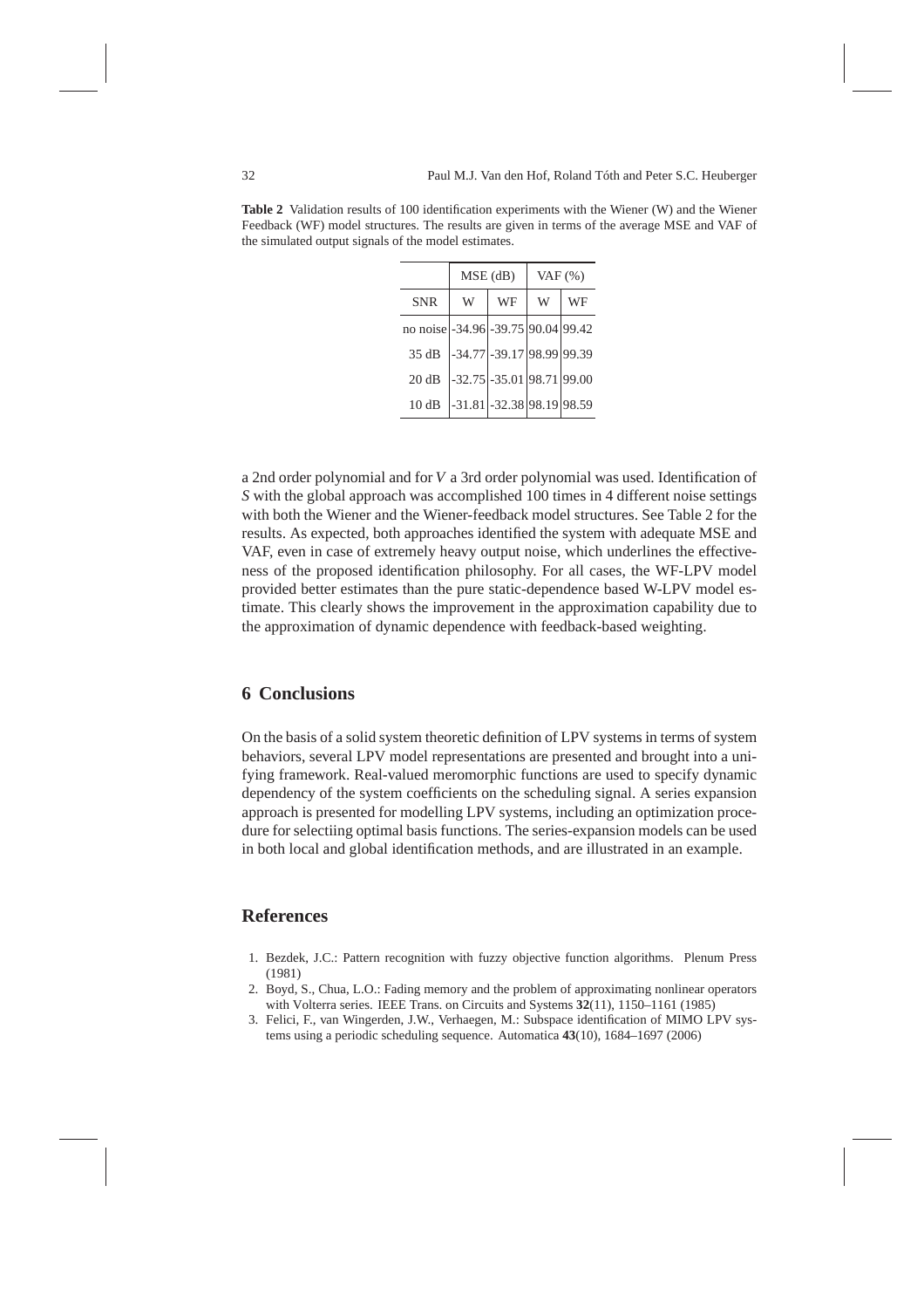

**Fig. 6** Professor Paul M.J. Van den Hof delivering his lecture

- 4. Giarré, L., Bauso, D., Falugi, P., Bamieh, B.: LPV model identification for gain scheduling control: an application to rotating stall and surge control problem. Control Engineering Practice **14**, 351–361 (2006)
- 5. Golub, G.H., Pereyra, V.: The differentiation of pseudo-inverses and nonlinear least squares problems whose variables are separate. SIAM Journal on Numerical Analysis **10**(2), 413–432 (1973)
- 6. Guidorzi, R., Diversi, R.: Minimal representations of MIMO time-varying systems and realization of cyclostationary models. Automatica **39**(11), 1903–1914 (2003)
- 7. Heuberger, P.S.C., Van den Hof, P.M.J., (Eds.), B.: Modeling and identification with rational orthonormal basis functions. Springer-Verlag (2005)
- 8. Ilchmann, A., Mehrmann, V.: A behavioral approach to time-varying linear systems. Part 1: General theory. SIAM Journal of Control Optimization **44**(5), 1725–1747 (2005)
- 9. Jain, A.K., Dubes, R.C.: Algorithms for clustering data. Prentice Hall (1988)
- 10. Kaymak, U., Setnes, M.: Fuzzy clustering with volume prototypes and adaptive cluster merging. IEEE Trans. on Fuzzy Systems **10**(6), 705–711 (2002)
- 11. Oliveira e Silva, T.: A *n*-width result for the generalized orthonormal basis function model. In: Proc. of the 13th IFAC World Congress, Sydney, Australia (1996), pp. 375–380.